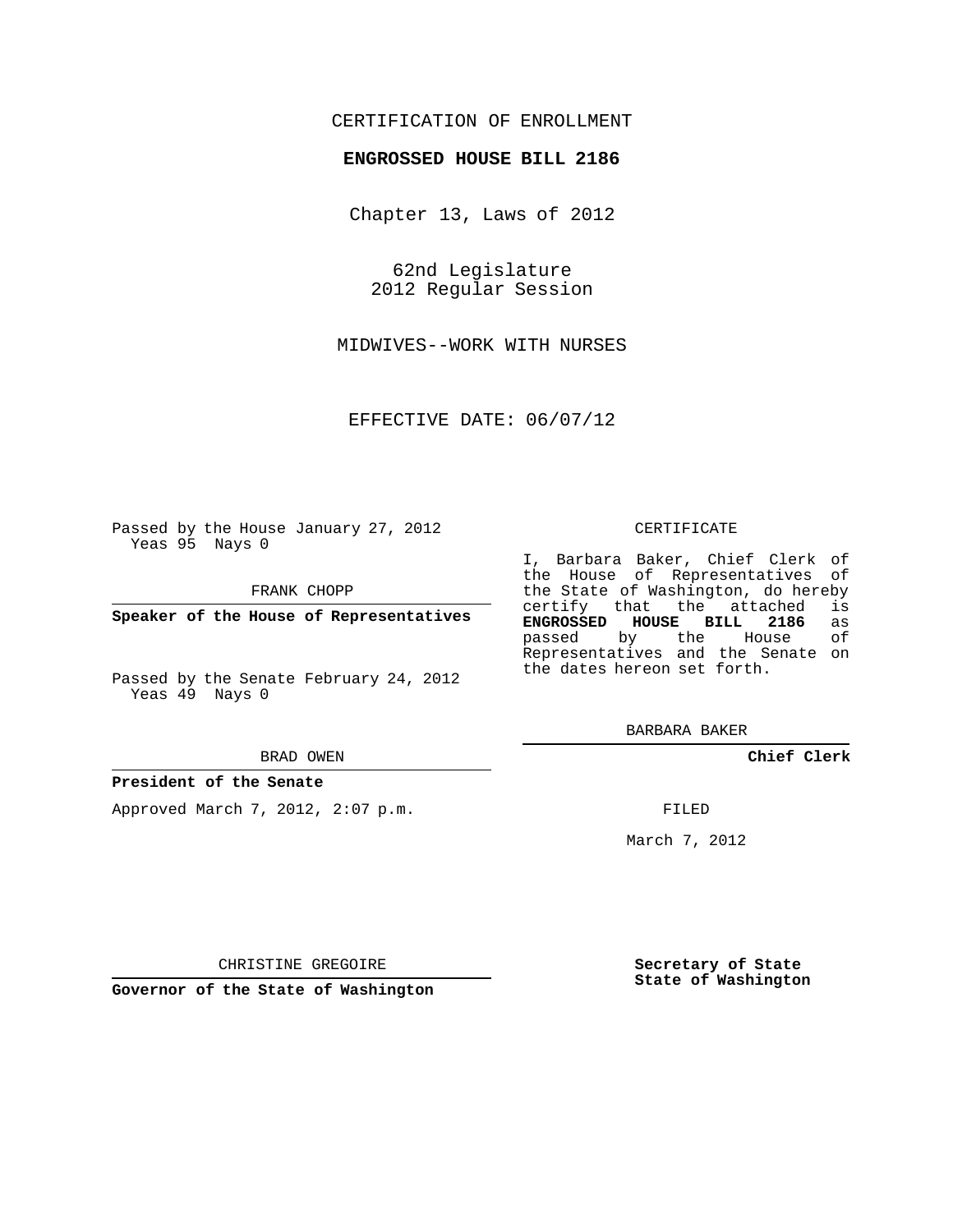# **ENGROSSED HOUSE BILL 2186** \_\_\_\_\_\_\_\_\_\_\_\_\_\_\_\_\_\_\_\_\_\_\_\_\_\_\_\_\_\_\_\_\_\_\_\_\_\_\_\_\_\_\_\_\_

\_\_\_\_\_\_\_\_\_\_\_\_\_\_\_\_\_\_\_\_\_\_\_\_\_\_\_\_\_\_\_\_\_\_\_\_\_\_\_\_\_\_\_\_\_

Passed Legislature - 2012 Regular Session

**State of Washington 62nd Legislature 2012 Regular Session**

**By** Representatives Bailey, Cody, Schmick, Darneille, Ahern, Green, Kelley, and Kenney

Prefiled 12/15/11. Read first time 01/09/12. Referred to Committee on Health Care & Wellness.

 AN ACT Relating to improving the ability of licensed midwives to work with registered nurses and licensed practical nurses; and amending RCW 18.79.040, 18.79.060, 18.79.260, and 18.79.270.

BE IT ENACTED BY THE LEGISLATURE OF THE STATE OF WASHINGTON:

 **Sec. 1.** RCW 18.79.040 and 2003 c 140 s 1 are each amended to read as follows:

 (1) "Registered nursing practice" means the performance of acts requiring substantial specialized knowledge, judgment, and skill based on the principles of the biological, physiological, behavioral, and sociological sciences in either:

 (a) The observation, assessment, diagnosis, care or counsel, and health teaching of individuals with illnesses, injuries, or disabilities, or in the maintenance of health or prevention of illness of others;

 (b) The performance of such additional acts requiring education and training and that are recognized by the medical and nursing professions as proper and recognized by the commission to be performed by registered nurses licensed under this chapter and that are authorized 19 by the commission through its rules;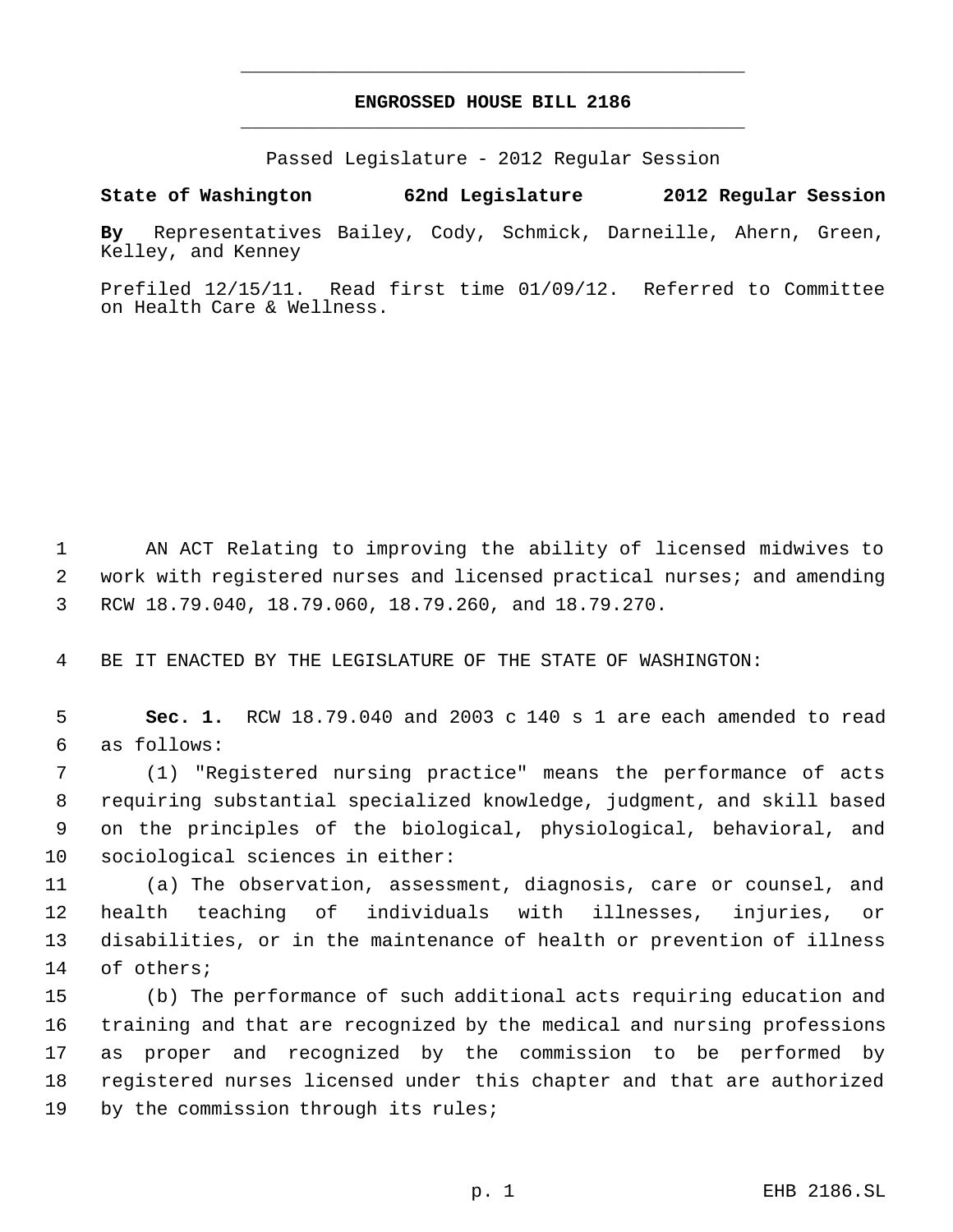(c) The administration, supervision, delegation, and evaluation of nursing practice. However, nothing in this subsection affects the authority of a hospital, hospital district, in-home service agency, community-based care setting, medical clinic, or office, concerning its administration and supervision;

(d) The teaching of nursing;

 (e) The executing of medical regimen as prescribed by a licensed physician and surgeon, dentist, osteopathic physician and surgeon, podiatric physician and surgeon, physician assistant, osteopathic 10 physician assistant, or advanced registered nurse practitioner, or as directed by a licensed midwife within his or her scope of practice.

 (2) Nothing in this section prohibits a person from practicing a profession for which a license has been issued under the laws of this state or specifically authorized by any other law of the state of Washington.

 (3) This section does not prohibit (a) the nursing care of the sick, without compensation, by an unlicensed person who does not hold himself or herself out to be a registered nurse, (b) the practice of licensed practical nursing by a licensed practical nurse, or (c) the practice of a nursing assistant, providing delegated nursing tasks under chapter 18.88A RCW.

 **Sec. 2.** RCW 18.79.060 and 1994 sp.s. c 9 s 406 are each amended to read as follows:

 "Licensed practical nursing practice" means the performance of services requiring the knowledge, skill, and judgment necessary for carrying out selected aspects of the designated nursing regimen under the direction and supervision of a licensed physician and surgeon, dentist, osteopathic physician and surgeon, physician assistant, osteopathic physician assistant, podiatric physician and surgeon, 30 advanced registered nurse practitioner, ((or)) registered nurse<sub>1\_0</sub>r midwife.

 Nothing in this section prohibits a person from practicing a profession for which a license has been issued under the laws of this state or specifically authorized by any other law of the state of Washington.

This section does not prohibit the nursing care of the sick,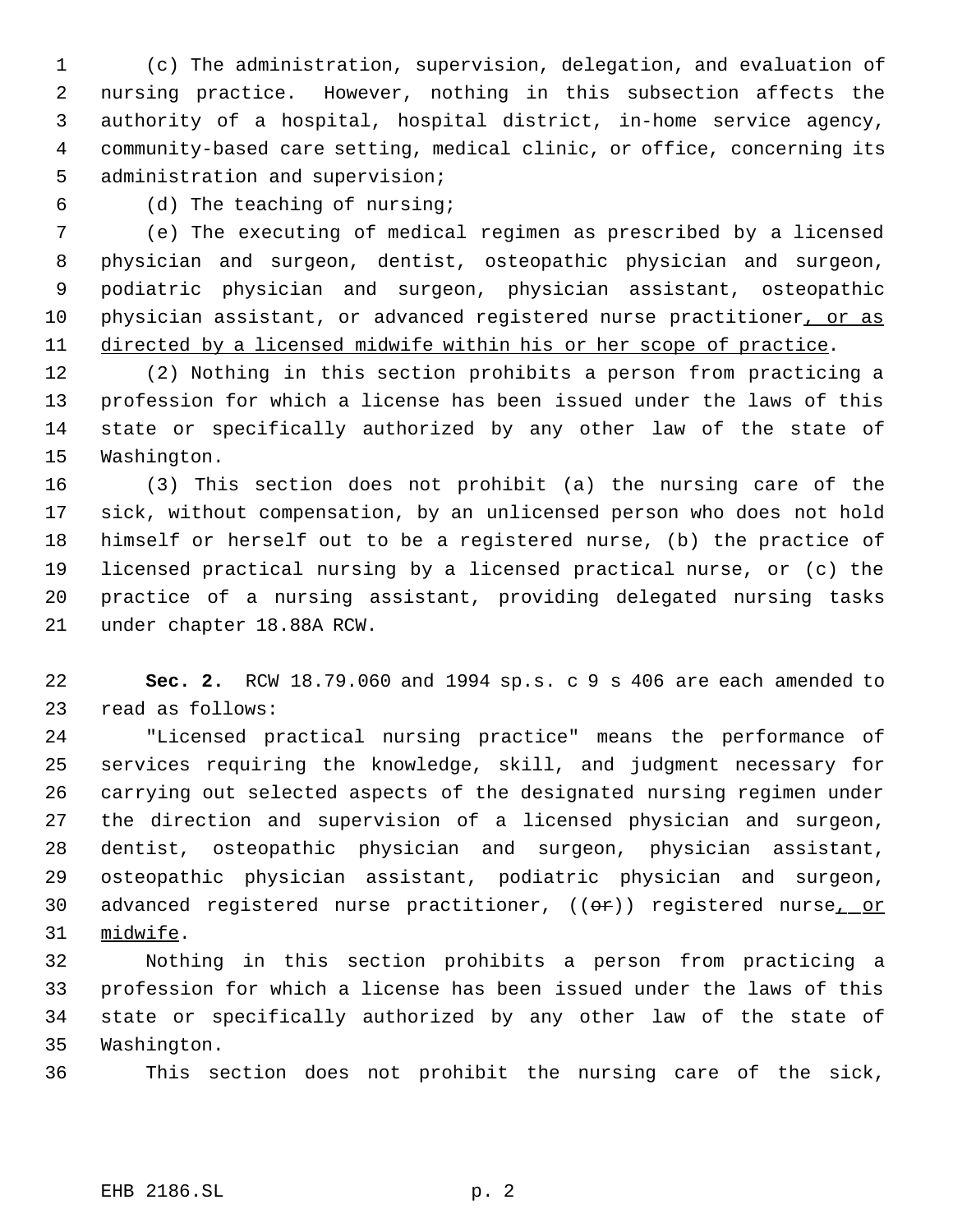without compensation, by an unlicensed person who does not hold himself or herself out to be a licensed practical nurse.

 **Sec. 3.** RCW 18.79.260 and 2009 c 203 s 1 are each amended to read as follows:

 (1) A registered nurse under his or her license may perform for compensation nursing care, as that term is usually understood, to individuals with illnesses, injuries, or disabilities.

 (2) A registered nurse may, at or under the general direction of a licensed physician and surgeon, dentist, osteopathic physician and surgeon, naturopathic physician, optometrist, podiatric physician and 11 surgeon, physician assistant, osteopathic physician assistant,  $((\theta \cdot \mathbf{r}))$ 12 advanced registered nurse practitioner, or midwife acting within the scope of his or her license, administer medications, treatments, tests, and inoculations, whether or not the severing or penetrating of tissues is involved and whether or not a degree of independent judgment and skill is required. Such direction must be for acts which are within 17 the scope of registered nursing practice.

 (3) A registered nurse may delegate tasks of nursing care to other individuals where the registered nurse determines that it is in the best interest of the patient.

(a) The delegating nurse shall:

 (i) Determine the competency of the individual to perform the tasks;

(ii) Evaluate the appropriateness of the delegation;

 (iii) Supervise the actions of the person performing the delegated task; and

 (iv) Delegate only those tasks that are within the registered nurse's scope of practice.

 (b) A registered nurse, working for a home health or hospice agency regulated under chapter 70.127 RCW, may delegate the application, instillation, or insertion of medications to a registered or certified nursing assistant under a plan of care.

 (c) Except as authorized in (b) or (e) of this subsection, a registered nurse may not delegate the administration of medications. Except as authorized in (e) of this subsection, a registered nurse may not delegate acts requiring substantial skill, and may not delegate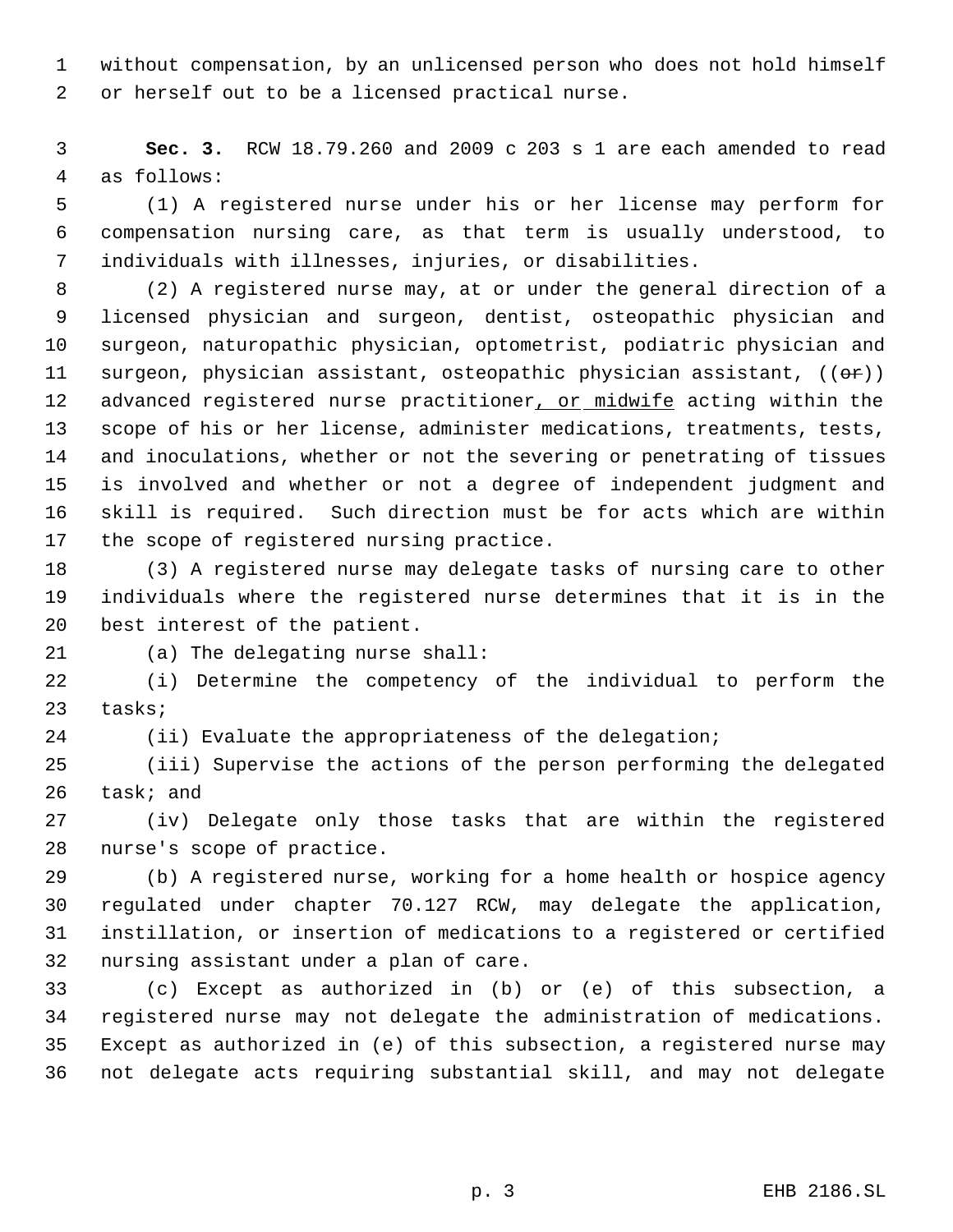piercing or severing of tissues. Acts that require nursing judgment shall not be delegated.

 (d) No person may coerce a nurse into compromising patient safety by requiring the nurse to delegate if the nurse determines that it is inappropriate to do so. Nurses shall not be subject to any employer reprisal or disciplinary action by the nursing care quality assurance commission for refusing to delegate tasks or refusing to provide the required training for delegation if the nurse determines delegation may compromise patient safety.

 (e) For delegation in community-based care settings or in-home care settings, a registered nurse may delegate nursing care tasks only to registered or certified nursing assistants. Simple care tasks such as blood pressure monitoring, personal care service, diabetic insulin device set up, verbal verification of insulin dosage for sight-impaired individuals, or other tasks as defined by the nursing care quality assurance commission are exempted from this requirement.

 (i) "Community-based care settings" includes: Community residential programs for people with developmental disabilities, certified by the department of social and health services under chapter 71A.12 RCW; adult family homes licensed under chapter 70.128 RCW; and boarding homes licensed under chapter 18.20 RCW. Community-based care settings do not include acute care or skilled nursing facilities.

 (ii) "In-home care settings" include an individual's place of temporary or permanent residence, but does not include acute care or skilled nursing facilities, and does not include community-based care settings as defined in (e)(i) of this subsection.

 (iii) Delegation of nursing care tasks in community-based care settings and in-home care settings is only allowed for individuals who have a stable and predictable condition. "Stable and predictable condition" means a situation in which the individual's clinical and behavioral status is known and does not require the frequent presence and evaluation of a registered nurse.

 (iv) The determination of the appropriateness of delegation of a nursing task is at the discretion of the registered nurse. Other than delegation of the administration of insulin by injection for the purpose of caring for individuals with diabetes, the administration of medications by injection, sterile procedures, and central line maintenance may never be delegated.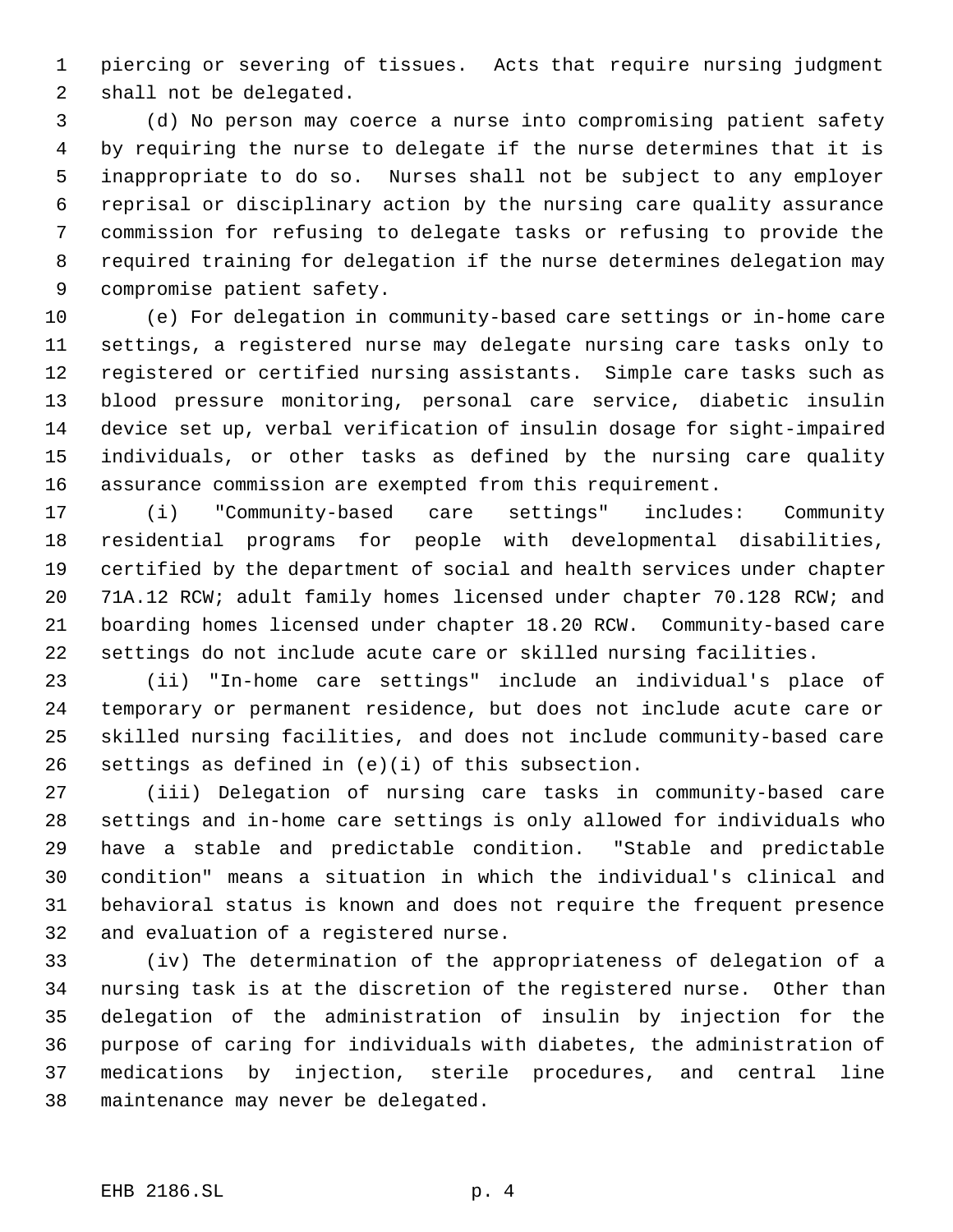(v) When delegating insulin injections under this section, the registered nurse delegator must instruct the individual regarding proper injection procedures and the use of insulin, demonstrate proper injection procedures, and must supervise and evaluate the individual performing the delegated task weekly during the first four weeks of delegation of insulin injections. If the registered nurse delegator determines that the individual is competent to perform the injection properly and safely, supervision and evaluation shall occur at least every ninety days thereafter.

 (vi) The registered nurse shall verify that the nursing assistant has completed the required core nurse delegation training required in chapter 18.88A RCW prior to authorizing delegation.

 (vii) The nurse is accountable for his or her own individual actions in the delegation process. Nurses acting within the protocols of their delegation authority are immune from liability for any action performed in the course of their delegation duties.

 (viii) Nursing task delegation protocols are not intended to regulate the settings in which delegation may occur, but are intended to ensure that nursing care services have a consistent standard of practice upon which the public and the profession may rely, and to safeguard the authority of the nurse to make independent professional decisions regarding the delegation of a task.

 (f) The nursing care quality assurance commission may adopt rules to implement this section.

 (4) Only a person licensed as a registered nurse may instruct nurses in technical subjects pertaining to nursing.

 (5) Only a person licensed as a registered nurse may hold herself or himself out to the public or designate herself or himself as a registered nurse.

 **Sec. 4.** RCW 18.79.270 and 1995 c 295 s 2 are each amended to read as follows:

 A licensed practical nurse under his or her license may perform nursing care, as that term is usually understood, of the ill, injured, or infirm, and in the course thereof may, under the direction of a licensed physician and surgeon, osteopathic physician and surgeon, dentist, naturopathic physician, podiatric physician and surgeon, physician assistant, osteopathic physician assistant, advanced